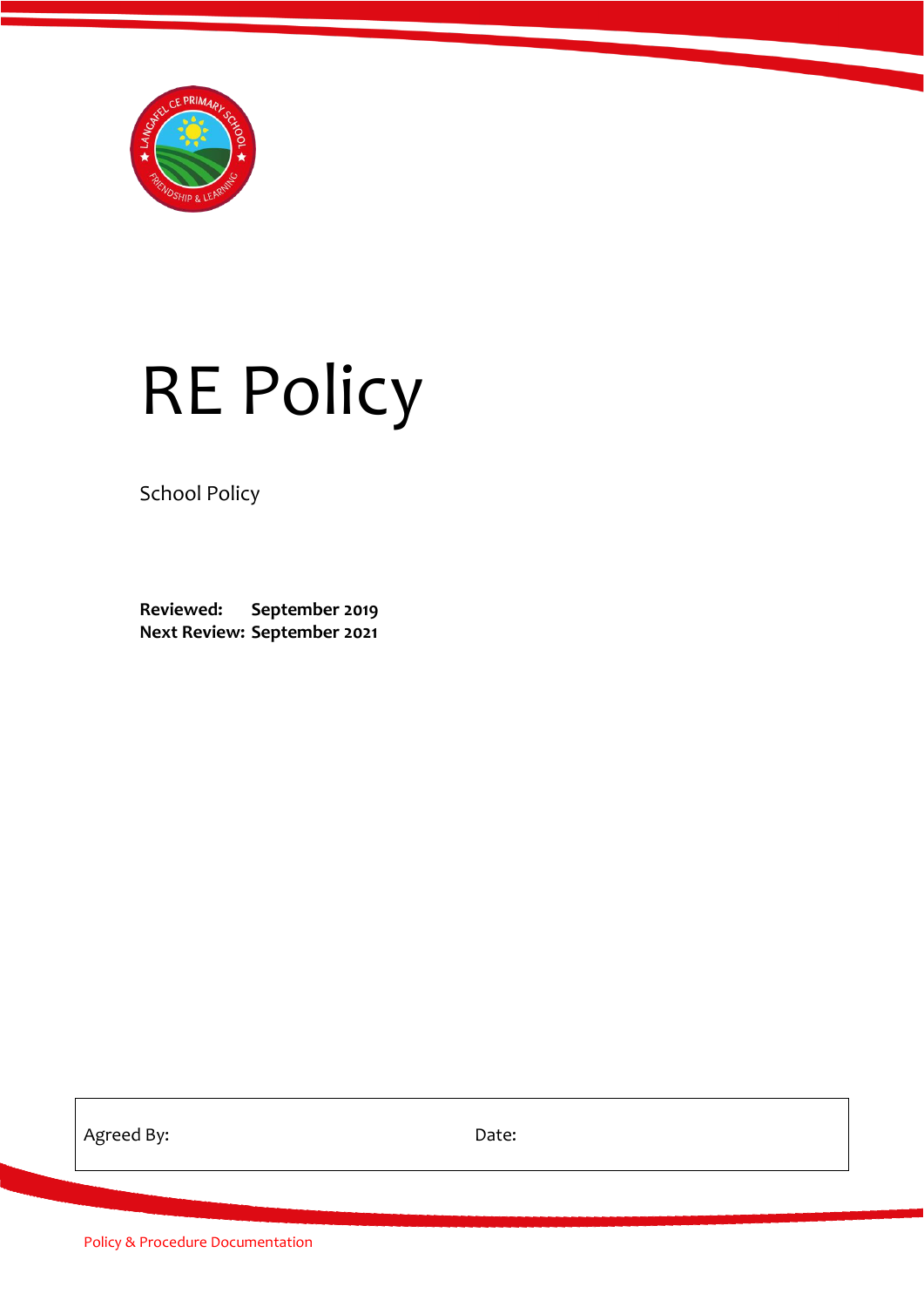

# **INTRODUCTION**

Langafel Church of England Primary School, in accordance with the 2002 Education Act, section 80, provides Religious Education for all pupils as part of a 'broad and balanced curriculum'. Religious Education is part of the 'basic' school curriculum although not part of the National Curriculum because it is taught in accordance with Kent agreed syllabus. The syllabus emphasizes the importance and value of religious education (RE) for all pupils, with opportunities to widen the children's view of the religions of the world as well as exploring the key concepts of Christianity. Our aim is for our policy and practice to be in line with the Church Of England Statement for Entitlement for RE.

#### **OUR VISION**

We believe in the potential of every child regardless of background or individual needs, as expressed in Luke 15, The Parable of the Lost Sheep. We are committed to providing an emotionally supportive environment, where pupils flourish, growing both spiritually and academically; securing foundations for each child to understand who they are and the unique qualities they bring to the world.

We work in partnership with our families, St Mary Magdalene Church and the local community to ensure the children make great progress academically and socially and leave us with happy memories and a solid foundation for secondary school.

Children and staff at Langafel demonstrate our Christian values of respect, honesty, Koinonia and perseverance. Our children care for each other and linked to our learning values of confidence, aspiration, enjoyment and team work pupils encourage themselves to achieve and become lifelong independent learners.

#### **ROLES AND RESPONSIBILITIES**

The role of the co-ordinator is to:

- to provide leadership and direction
- meet aims and objectives of the school and subject
- secure high standards of teaching and learning
- develop whole school policy and practice for RE
- move the school towards raising standards in RE
- support the role of teachers in RE
- evaluate progress and identify areas for development
- monitor RE across the school
- understand the contribution RE makes to the overall education of pupils.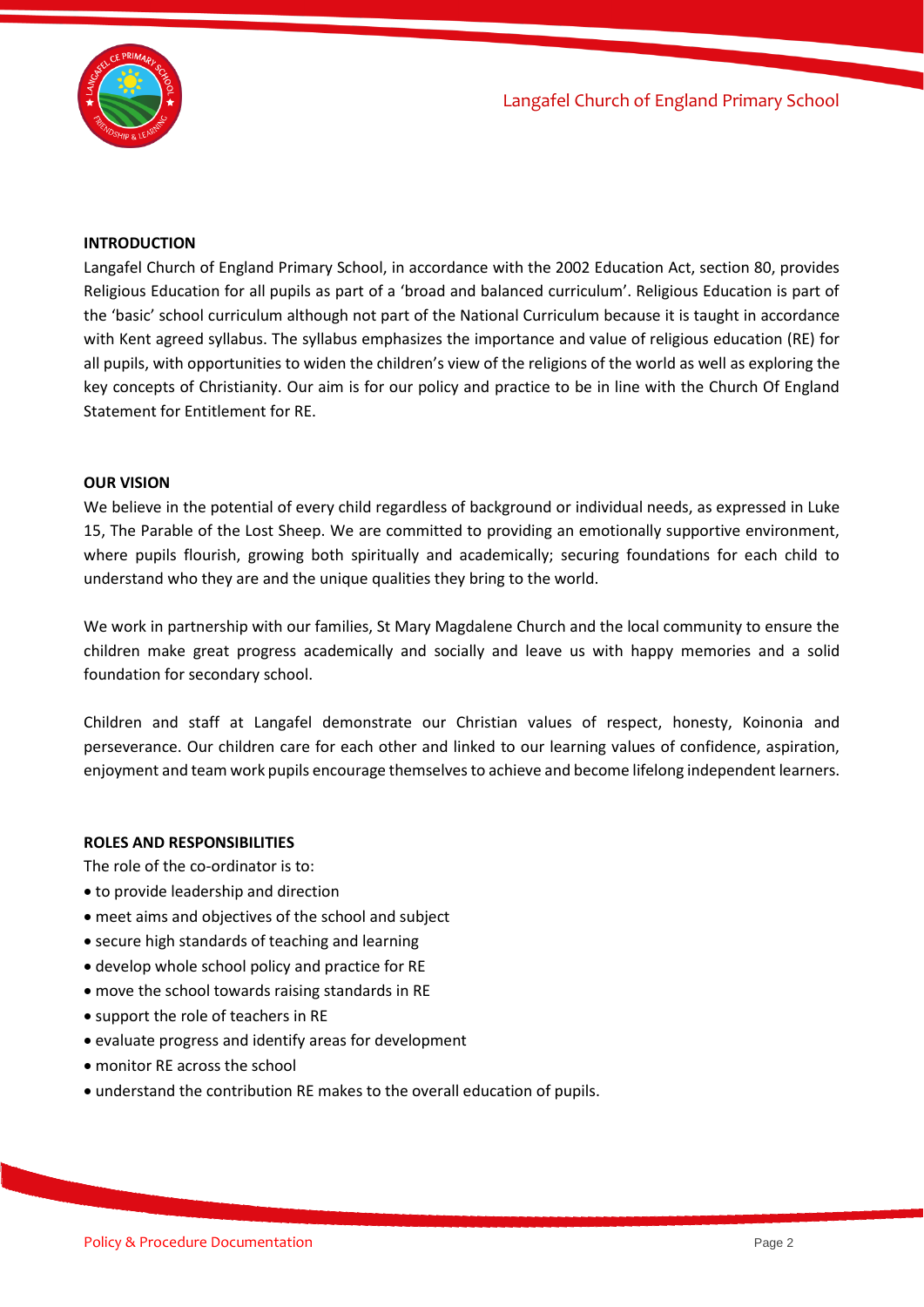

## **TEACHING AND LEARNING CURRICULUM**

As a Voluntary Controlled Church of England Primary School we follow the Kent agreed syllabus for Religious Education 2017-2022. This syllabus teaches children about a range of world faiths. We use a variety of resources to facilitate the teaching of this syllabus, including Understanding Christianity, supported with additional resources from Rochester Diocese.

As we have mixed age classes, we teach year 1,3 and 5 units one year then year 2,4 and 6 units the following year (see overview). There are occasional exceptions to this, where prior learning is required and where units may be slightly adapted.

#### **TEACHING RELIGIOUS EDUCATION TO CHILDREN WITH SPECIAL NEEDS**

In our school, we teach RE to all children, whatever their ability. The teaching of RE is a vital part of our school curriculum policy, which states that we provide a broad and balanced education for all our children. When teaching RE, we ensure that we provide learning opportunities that enable all pupils to make progress. We do this by setting suitable learning challenges and responding to each child's different needs. Assessment against learning objectives allows us to consider each child's attainment and progress.

When progress falls significantly outside the expected range, the child may have special educational needs. Our assessment process looks at a range of factors – classroom organisation, teaching materials, teaching style, and differentiation – so that we can take some additional or different action to enable the child to learn more effectively. This ensures that our teaching is matched to every child's needs.

Intervention by the class teacher may lead to the creation of an Educational Healthcare Plan (EHCP) for children with special educational needs. This is written with staff and parents and other professionals if required. The EHCP may include, as appropriate, specific targets relating to RE as well.

We enable pupils to have access to the full range of activities involved in learning RE. Where children are to participate in activities outside the classroom, for example, a trip to a place of worship, we carry out a risk assessment prior to the activity, to ensure that the activity is safe and appropriate for all pupils.

The Kent Agreed Syllabus requires that all pupils develop understanding of Christianity in each key stage. In addition, across the age range, pupils will develop understanding of the principal religions represented in the UK, in line with the law. These are Islam, Hinduism, Sikhism, Buddhism and Judaism. Furthermore, children from families where non-religious worldviews are held are represented in almost all year groups. These worldviews, including for example Humanism, will also be the focus for study in thematic units.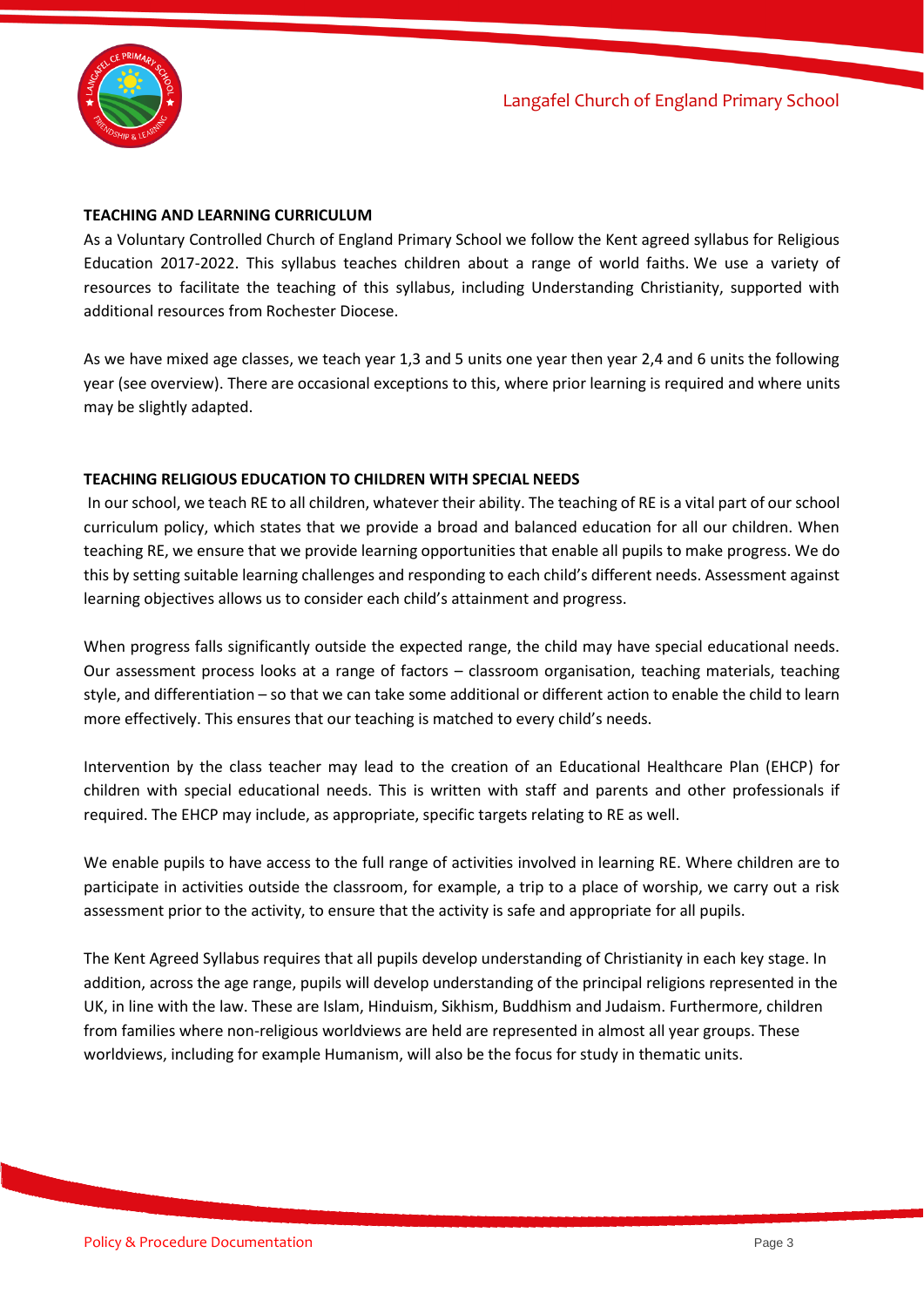

#### **PLANNING**

Teachers plan in accordance with the 'Kent Agreed Syllabus' which sets the programme of study and statutory requirements of the syllabus. This is used in conjunction with the Rochester Diocesan guidance.

For Christianity, the syllabus is structured around the three aims and the three elements: Making sense of the **TEXT** , Understanding the **IMPACT** , Making **CONNECTIONS**.

The three aims/elements form the basis of the end of key stage outcomes, and the progressive 'learning outcomes' in each unit of study.

For religions other than Christianity, there are similar learning outcomes included for the units of study.

#### **RECEPTION**

The Early Years Foundation Stage (EYFS) describes the phase of a child's education from birth to the end of the Reception year at the age of 5. Religious education is statutory for all pupils registered on the school roll. The Kent agreed syllabus for RE sets out experiences, opportunities and appropriate topics for children in the Foundation Stage.

RE sits very firmly within the areas of personal, social and emotional development and understanding the world.

Understanding Christianity enables children to develop a positive sense of themselves, and others, and to learn how to form positive and respectful relationships. They will do this through a balance of guided, planned teaching and pursuing their own learning within an enabling environment. They will begin to understand and value the differences of individuals and groups within their own immediate community. Children will have the opportunity to develop their emerging moral and cultural awareness and learn about the Creation, Incarnation and Salvation in a child-friendly way.

#### **ASSESSMENT**

Pupils' progress in RE will be assessed against the end of phase outcomes in order to make an overall judgment as to whether they are: working towards, at expected, at greater depth. Throughout the unit, teachers should be aware of how far pupils achieve the outcomes, so as to guide their next steps in teaching.

End of unit Assessment questions are also provided for the teachers to gauge the pupils' progress and have a clear picture of how the pupils have understood each unit. There are also opportunities to 'dig deeper' and delve into the different units more in-depth.

#### **RESOURCES**

To support the teaching of Christianity, the teachers will use the 'Understanding Christianity' resource. We have resources in our school to be able to teach all our Religious Education teaching units. We keep resources for Religious Education in a central store. There is a set of Bibles for both key stages and a collection of religious